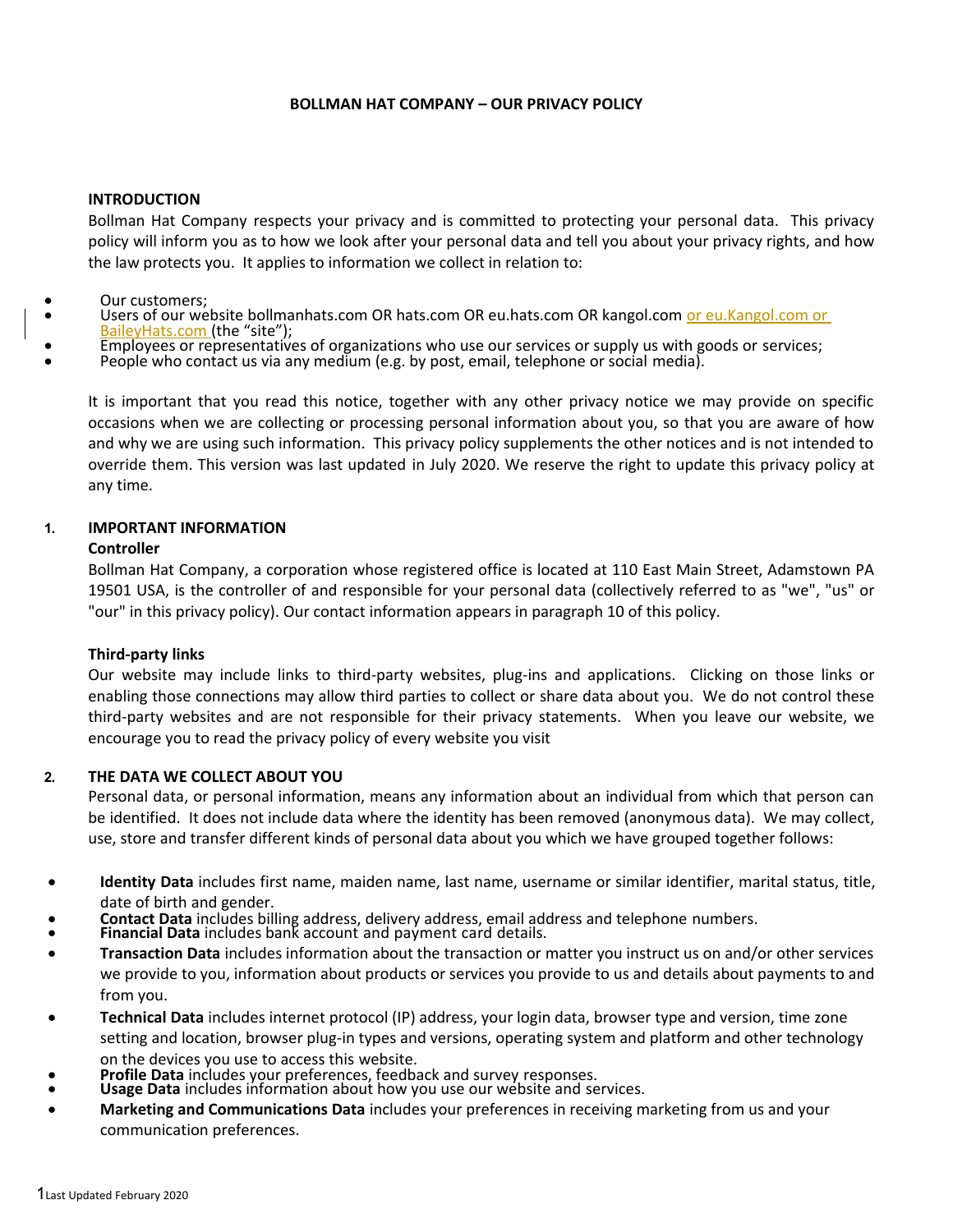We may also collect, use and share **Aggregated Data** such as statistical or demographic data for any purpose. Aggregated Data may be derived from your personal data but is not considered personal data because this data does not directly or indirectly reveal your identity. For example, we may aggregate your Usage Data to calculate the percentage of users accessing a specific website feature. However, if we combine or connect Aggregated Data with your personal data so that it can directly or indirectly identify you, we treat the combined data as personal data which will be used in accordance with this privacy policy.

Unless such information is required for the purposes of a particular transaction, we do not collect any **Special Categories of Personal Data** about you (this includes details about your race or ethnicity, religious or philosophical beliefs, sex life, sexual orientation, political opinions, trade union membership, information about your health and genetic and biometric data). Where we need to process such information for the purposes of a particular transaction or matter we will only do so where we have obtained your prior explicit consent to do so, or where we are otherwise legally permitted to do so. We do not collect any information about criminal convictions and offenses.

## **If you fail to provide personal data**

Where we need to collect personal data by law, or under the terms of a contract we have with you, and you fail to provide that data when requested, we may not be able to perform the contract we have or are trying to enter into with you (for example, to provide you with services). In this case, we may have to cancel a sales order you have with us, but we will notify you if this is the case at the time.

## **Do Not Track**

The site does not respond to web browser "do not track" signals at this time. If we do so in the future, we will describe how we do so in this privacy policy.

#### **Children's Information**

The site is not intended for use by children, and we do not sell products for purchase by children. Any children's products we may sell are intended for purchase by adults. We do not solicit or knowingly collect personal information from children under the age of 16.

# **3. HOW IS YOUR PERSONAL DATA COLLECTED?**

We use different methods to collect data from and about you including through:

**Direct interactions.** You may give us your Identity, Contact and Financial Data by filling in forms or by corresponding with us by post, phone, email or otherwise. This includes personal data you provide when you:

- purchase products from us;
- provide goods or services to us;
- subscribe to our service or publications;
- follow us on Twitter, Facebook or other social media;
- request marketing to be sent to you; or
- provide us with feedback.

**Automated technologies or interactions.** As you interact with our website, we may automatically collect Technical Data about your equipment, browsing actions and patterns. We collect this personal data by using cookies, server logs and other similar technologies.

Cookies are small files that websites can send to your computer, which can enhance your experience of a website by, for example, remembering who you are and what you are interested in. Our website only uses cookies for statistical and analytical purposes, for example to identify which pages and features of the website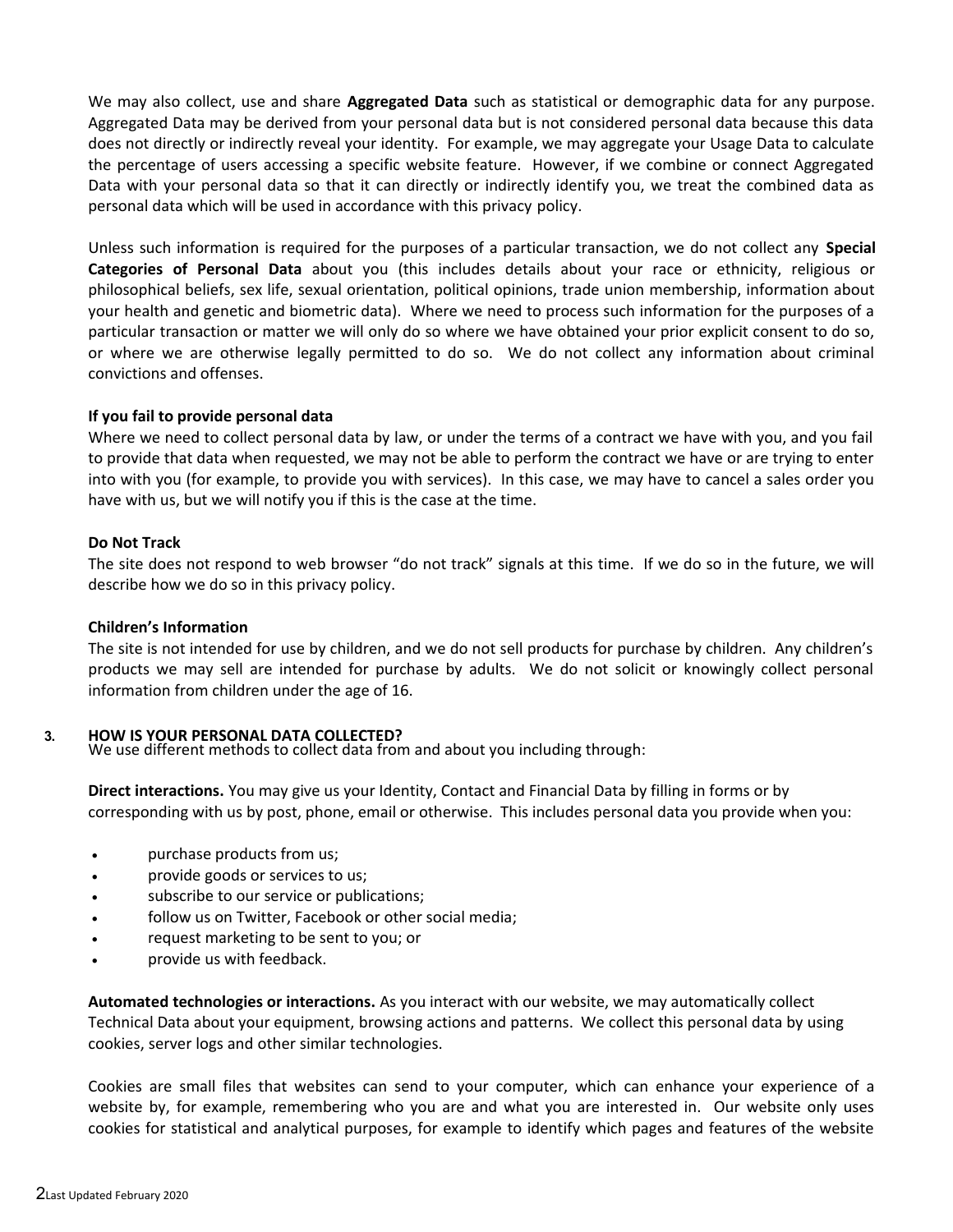are the most popular. These cookies do not collect any personal information about you such as your name or address and are not stored on your hard drive once you leave our website. If you wish, you are able to reject or disable cookies by adjusting your browser settings, however, this may adversely affect your experience of using our website. If you are not sure how to do this, then the Help Files on your browser should assist, or alternatively, visit http://www.allaboutcookies.org for more information about cookies including instructions on disabling cookies.

**Third parties or publicly available sources.** We may receive personal data about you from various third parties and public sources as set out below:

- Technical Data from analytics providers based outside the EU, such as Google.
- Contact, Financial and Transaction Data from providers of technical, payment and delivery services.
- Identity and Contact Data from search information providers, for example Google.
- Identity and Contact Data from publicly availably sources such as Companies House, the Financial Conduct Authority and the Electoral Register based inside the EU.
- Identity and Contact Data from credit reference or crime and fraud prevention agencies.

# **4. HOW WE USE YOUR PERSONAL DATA Lawful bases**

We will only use your personal data when the law allows us to. Most commonly, we will use your personal data in the following circumstances:

- Where we need to perform the contract we are about to enter into or have entered into with you.
- Where it is necessary for our legitimate interests (or those of a third party), by which we mean in the interest of our business in conducting and managing our business to enable us to give you the best service and the best and most secure experience. We make sure we consider and balance any potential impact on you (both positive and negative) and your rights before we process your personal data for our legitimate interests. We do not use your personal data for activities where our interests are overridden by the impact on you (unless we have your consent or are otherwise required or permitted to by law). You can obtain further information about how we assess our legitimate interests against any potential impact on you in respect of specific activities by contacting us.
- Where we need to comply with a legal or regulatory obligation that we are subject to.

Generally, we do not rely on consent as a legal basis for processing your personal data, except in some instances, such as when you sign up for our email list without making a purchase on our sites. You have the right to withdraw consent (when consent is the lawful basis for processing your personal data) and to opt out of marketing at any time by making use of the "unsubscribe" link in emails or by contacting us via any of the methods referred to in paragraph 10 below.

# **Purposes for which we will use your personal data**

We have set out below, in a table format, a description of the ways we plan to use your personal data, and which of the legal bases we rely on to do so. We have also identified what our legitimate interests are where appropriate. Please note that we may process your personal data for more than one lawful ground depending on the specific purpose for which we are using your data.

| <b>Purpose/Activity</b>      | Type of data    | Lawful basis for processing including basis of legitimate interest |
|------------------------------|-----------------|--------------------------------------------------------------------|
| To register you as a new     | Identity<br>(a) | (a) Performance of a contract with you                             |
| customer including verifying | 'b)<br>Contact  | (b) Necessary to comply with a legal obligation                    |
| your identity for anti-money |                 |                                                                    |
| laundering                   |                 |                                                                    |
| purposes                     |                 |                                                                    |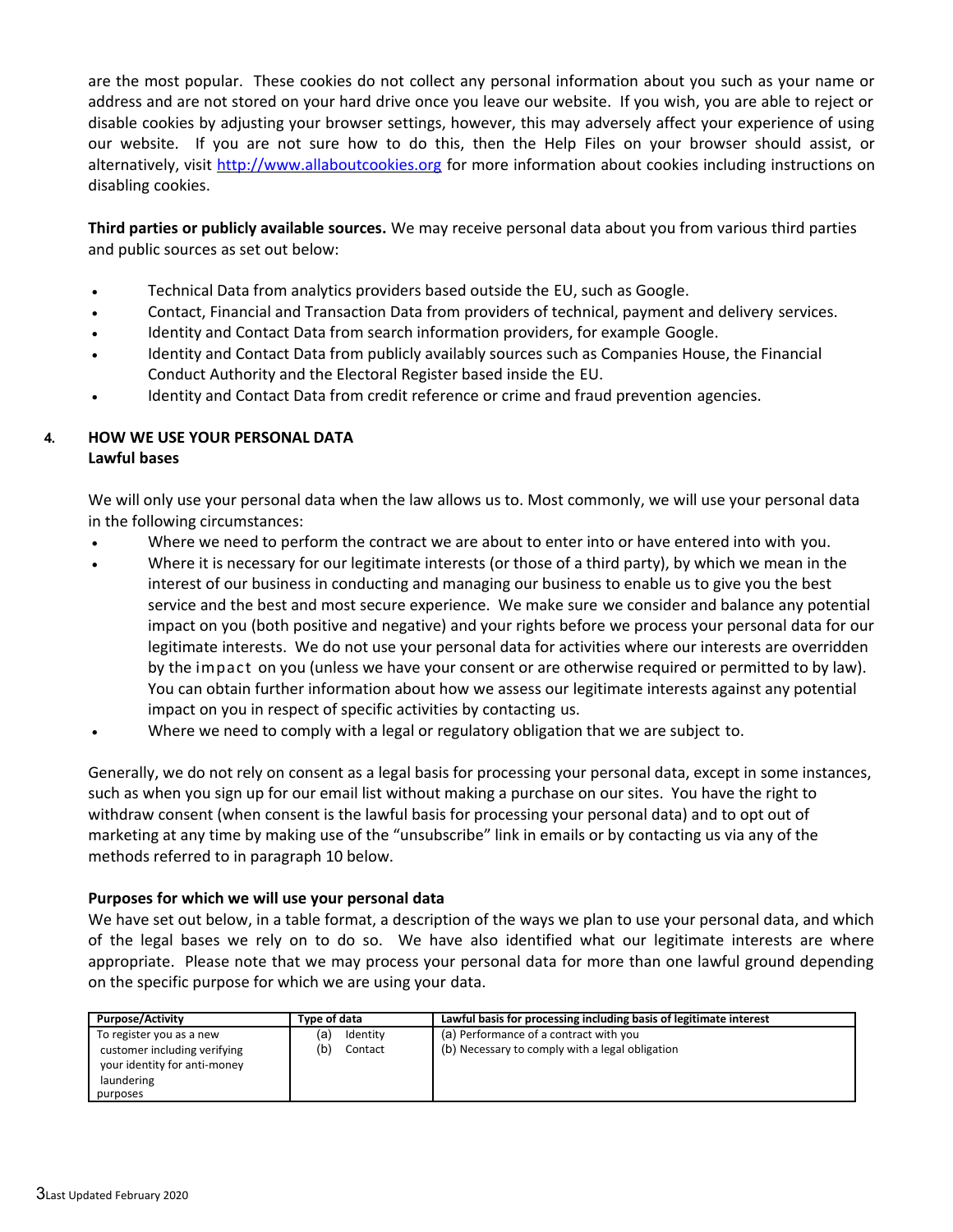| To provide our services to you<br>including to:<br>(a)<br>Manage payments,<br>fees and charges<br>Collect and recover<br>(b)<br>money owed to us<br>(c)<br>Correspond with you                | $\overline{(\mathsf{a})}$ Identity<br>(b) Contact<br>(c) Financial<br>(d) Transaction<br>(e) Marketing and<br>Communications | (a) Performance of a contract with you<br>(b) Necessary for our legitimate interests (to recover debts due to us)                                                                                                                                                   |
|-----------------------------------------------------------------------------------------------------------------------------------------------------------------------------------------------|------------------------------------------------------------------------------------------------------------------------------|---------------------------------------------------------------------------------------------------------------------------------------------------------------------------------------------------------------------------------------------------------------------|
| To obtain products or services<br>from you or your organisation<br>including to:<br>(a) Manage payments, fees<br>and charges<br>(b) Place orders                                              | (a)<br>Identity<br>(b)<br>Contact<br>(c) Financial<br>(d)<br>Transaction                                                     | (a) Performance of a contract with you<br>(b) Necessary for our legitimate interests (to keep our records updated)                                                                                                                                                  |
| To manage our relationship with<br>you which will include:<br>(a) Notifying you about<br>changes to our terms<br>or privacy policy<br>(a) Asking you to leave a<br>review or take a<br>survey | (a) Identity<br>(b) Contact<br>(c) Profile<br>(d) Marketing and<br>Communications                                            | (a) Performance of a contract with you<br>(b) Necessary to comply with a legal obligation<br>(c) Necessary for our legitimate interests (to keep our records updated and<br>to study how customers and prospective customers and other persons<br>use our services) |
| To administer and protect our<br>business and our website<br>(including troubleshooting, data<br>analysis, testing, system<br>maintenance, support,<br>reporting and hosting of data)         | Identity<br>(a)<br>(b)<br>Contact<br>(c) Technical                                                                           | (a) Necessary for our legitimate interests (for running our business,<br>provision of administration and IT services, network security, to prevent<br>fraud)<br>(b) Necessary to comply with a legal obligation                                                     |
| To deliver relevant website<br>content and advertisements to<br>you and measure or understand<br>the effectiveness of the<br>advertising we serve to<br>vou                                   | (a) Identity<br>(b) Contact<br>(c) Profile<br>(d) Usage<br>(e) Marketing and<br>Communications<br>(f) Technical              | (a)<br>Consent<br>(b)<br>Necessary for our legitimate interests (to study how customers use<br>our services, to develop them, to grow our business and to inform our<br>marketing strategy)                                                                         |
| To use data analytics to improve<br>our website, products/services,<br>marketing, client and business<br>relationships and experiences                                                        | Technical<br>(a)<br>(b)<br>Usage                                                                                             | (a)<br>Consent<br>(b)<br>Necessary for our legitimate interests (to define types of<br>customers for our services, to keep our website updated and relevant,<br>to develop our business and to inform our marketing strategy)                                       |
| To make suggestions and<br>recommendations to you about<br>services that may be of interest<br>to you                                                                                         | Identity<br>(a)<br>(b)<br>Contact<br>(c) Technical<br>(d)<br>Usage<br>(e)<br>Profile                                         | (a)<br>Consent<br>(b)<br>Necessary for our legitimate interests (to develop our services and<br>grow our business)                                                                                                                                                  |

# **Marketing**

We have established the following personal data control mechanisms in connection with our marketing:

 **Promotions:** We may use your Identity, Contact, Technical, Usage and Profile Data to form a view on what we think you may want or need, or what may be of interest to you. You will receive marketing communications from us if you have requested information from us or received services from us or if you provided us with your details when you registered to receive promotional event, and, in each case, you have not opted out of receiving that marketing.

 **Third-party marketing:** We do not share your personal data with unaffiliated third parties for marketing purposes.

 **Opting out:** You can ask us to stop sending you marketing messages at any time by following the opt-out links on any marketing message sent to you or by contacting us at any time. Where you opt out of receiving these marketing messages, this will not apply to personal data you have provided to us for the purposes of our providing services to you.

 **Cookies:** You can set your browser to refuse all or some browser cookies, or to alert you when websites set or access cookies. If you disable or refuse cookies, please note that some parts of our website may become inaccessible or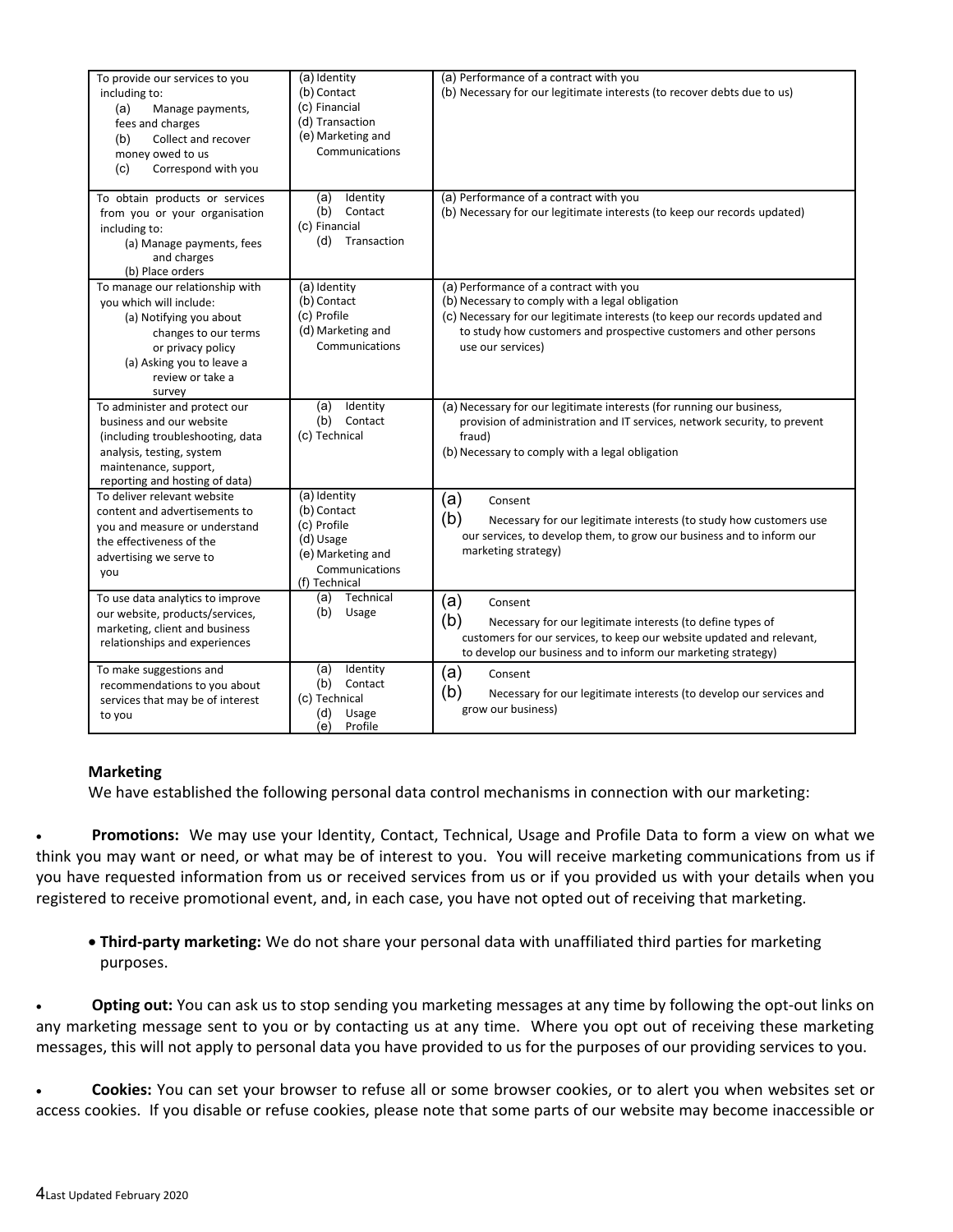not function properly. For more information about the cookies we use, see Automated technologies or interactions section in paragraph 3 above.

# **Change of purpose**

We will only use your personal data for the purposes for which we collected it, unless we reasonably consider that we need to use it for another reason and that reason is compatible with the original purpose. If you wish to get an explanation as to how the processing for the new purpose is compatible with the original purpose, please contact us. If we need to use your personal data for an unrelated purpose, we will notify you and we will explain the legal basis which allows us to do so. Please note that we may process your personal data without your knowledge or consent, in compliance with the above rules, where this is required or permitted by law.

## **5. DISCLOSURES OF YOUR PERSONAL DATA**

We may share your personal data with the parties set out below for the purposes set out in the table in paragraph 4 above.

- Service providers who help us fulfil orders placed on our sites and promote our business, including payment processing, shipping, digital marketing and analytics companies.
- Service providers acting as processors based the United Kingdom who provide IT, website hosting, security and system administration services.
- Affiliated companies.
- Professional advisers including lawyers, bankers, auditors and insurers who provide consultancy, banking, legal, insurance and accounting services.
- US Federal Government, HM Revenue & Customs, regulators and other authorities.
- Credit reference or fraud and crime prevention agencies.
- Third parties to whom we may choose to sell, transfer, or merge parts of our business or our assets. Alternatively, we may seek to acquire other businesses or merge with them. If a change happens to our business, then the new owners may use your personal data in the same way as set out in this privacy policy.

Personal data are shared with service providers (or data processors) subject to contracts prohibiting those service providers from selling personal data to other parties or using personal data for any purpose other than performing the services specified in the contract.

We do not sell your personal data to unaffiliated third parties.

# **6. INTERNATIONAL TRANSFERS**

 If we transfer your personal data outside the European Economic Area (EEA), we will ensure that a similar degree of protection is afforded to your personal data by ensuring at least one of the following safeguards is implemented:

- We will only transfer your personal data to countries that have been deemed to provide an adequate level of protection for personal data by the European Commission.
- Where we use certain service providers, we may use specific contracts approved by the European Commission which give personal data the same protection it has in Europe.
- Where we use providers based in the US, we may transfer data to them if they are part of the Privacy Shield which requires them to provide similar protection to personal data shared between the Europe and the US.

We process information entered on our sites in accordance with this policy. We do not consider this to be a "transfer" of personal data outside the EEA.

# **7. DATA SECURITY**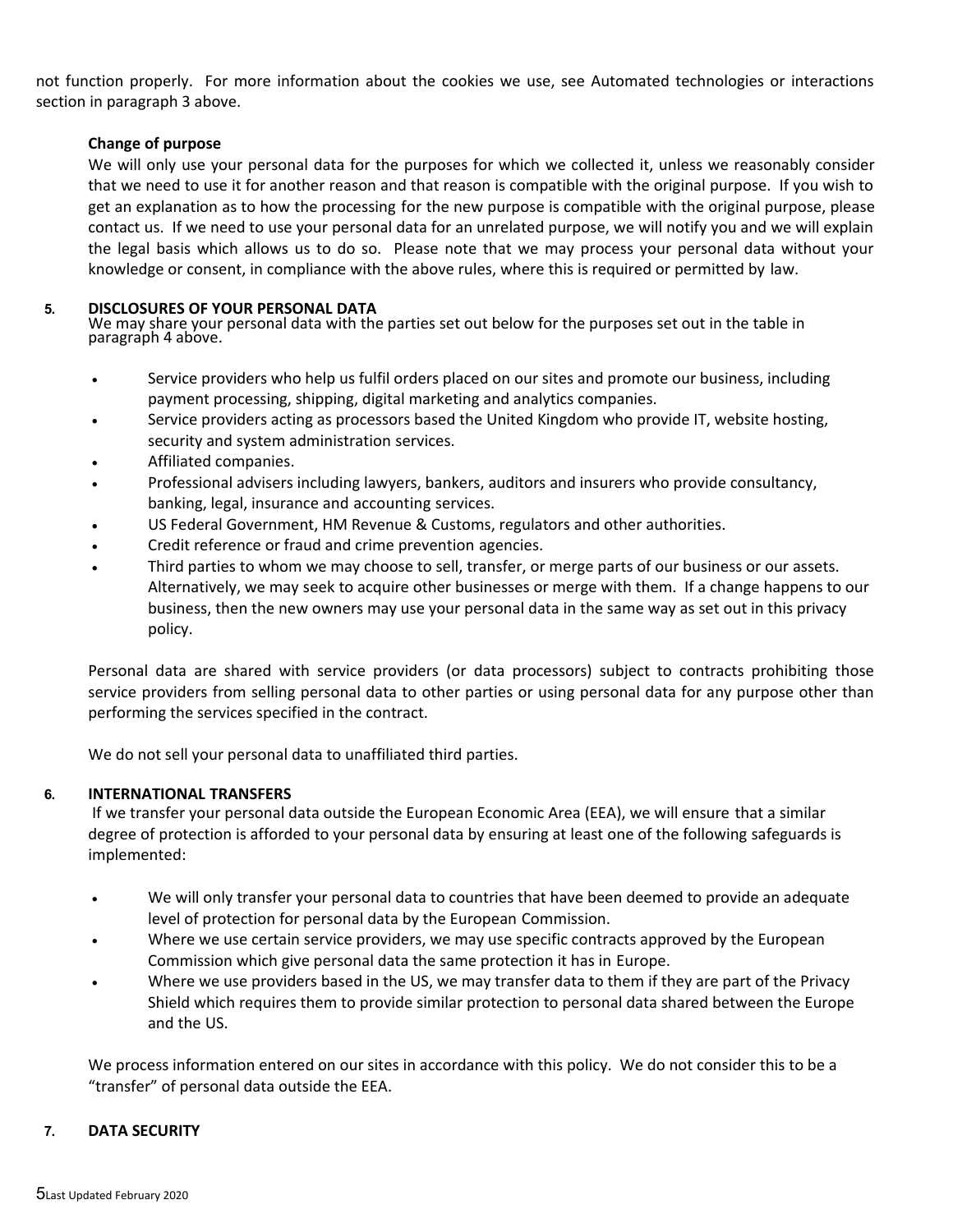We have put in place appropriate security measures to prevent your personal data from being accidentally lost, used or accessed in an unauthorised way, altered or disclosed. In addition, we limit access to your personal data to those employees, agents, contractors and other third parties who have a business need to know. They will only process your personal data on our instructions and they are subject to a duty of confidentiality. We have put in place procedures to deal with any suspected personal data breach and will notify you and any applicable regulator of a breach where we are legally required to do so.

# **8. DATA RETENTION**

We will only retain your personal data for as long as necessary to fulfil the purposes we collected it for, including for the purposes of satisfying any legal, accounting, or reporting requirements. We consider the amount, nature, and sensitivity of the personal data, the potential risk of harm from unauthorised use or disclosure of your personal data, the purposes for which we process your personal data and whether we can achieve those purposes through other means, and the applicable legal requirements to determine the appropriate retention period for personal data. Please contact us if you would like further information in this regard.

## **9. YOUR LEGAL RIGHTS**

Under certain circumstances, you have rights under data protection laws in relation to your personal data. You have the right to:

**Request access** to your personal data (commonly known as a "data subject access request"). This enables you to receive a copy of the personal data we hold about you and to check that we are lawfully processing it.

**Request correction** of the personal data that we hold about you. This enables you to have any incomplete or inaccurate data we hold about you corrected, although we may need to verify the accuracy of the new data you provide to us.

**Request erasure** of your personal data. This enables you to ask us to delete or remove personal data where the personal data are no longer necessary in relation to the purposes for which they were collected. You also have the right to ask us to delete or remove your personal data where you withdraw your consent on which processing was based and no other legal ground for processing your personal data exists, where you have successfully exercised your right to object to processing (see below), where we may have processed your information unlawfully, or where we are required to erase your personal data to comply with local law. Note, however, that we may not always be able to comply with your request of erasure for specific legal reasons which will be notified to you, if applicable, at the time of your request.

**Object to processing** of your personal data where we are relying on a legitimate interest (or those of a third party), and there is something about your particular situation which makes you want to object to processing on this ground as you feel it impacts on your fundamental rights and freedoms. You also have the right to object where we are processing your personal data for direct marketing purposes. In some cases, we may demonstrate that we have compelling legitimate grounds to process your information which override your rights and freedoms.

**Request restriction of processing** of your personal data. This enables you to ask us to suspend the processing of your personal data in the following scenarios:

- if you want us to establish the data's accuracy;
- where our use of the data is unlawful, but you do not want us to erase it;
- where you need us to hold the data even if we no longer require it as you need it to establish, exercise or defend legal claims; or
- you have objected to our use of your data, but we need to verify whether we have overriding legitimate grounds to use it.